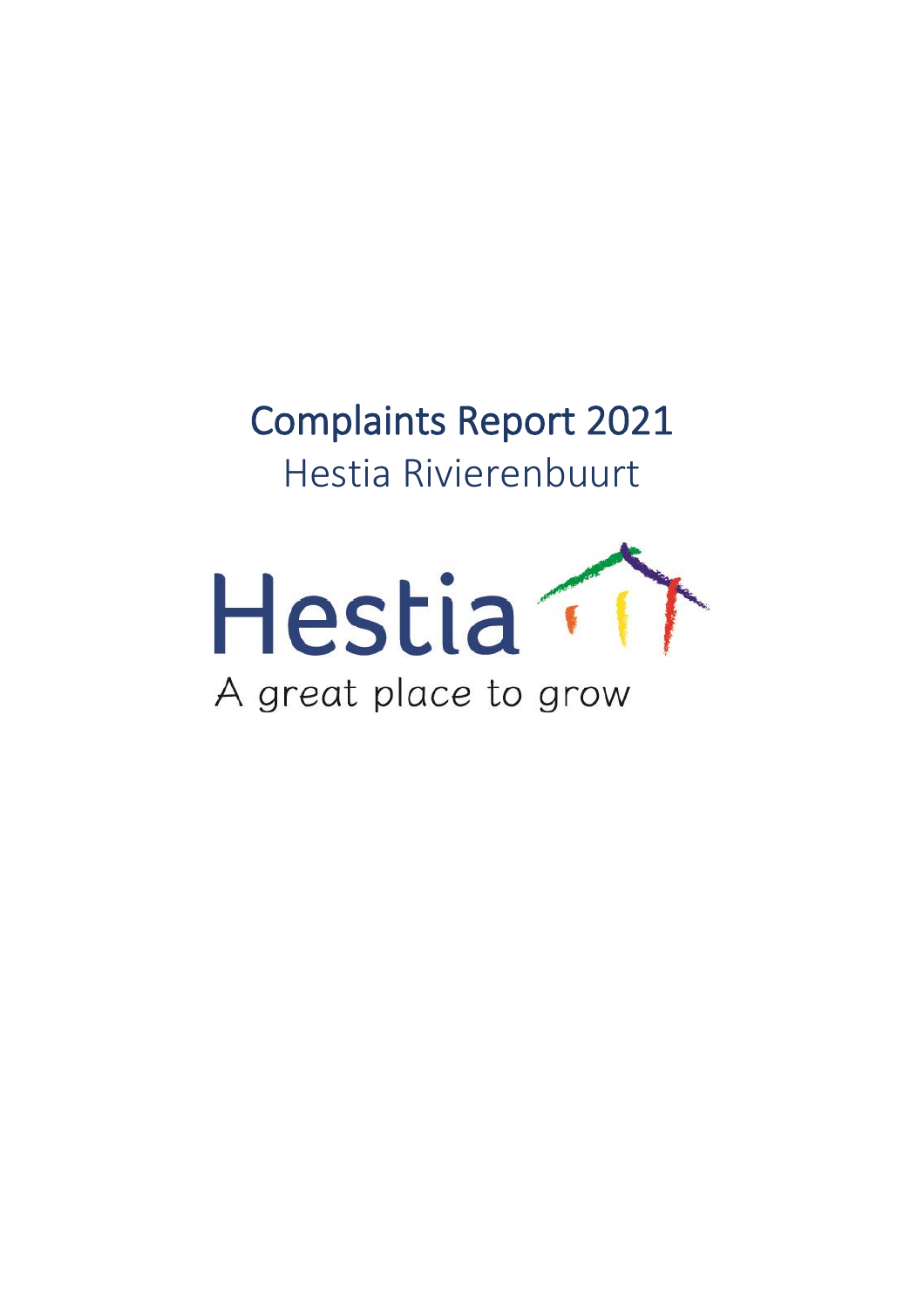

## Introduction

According to the Wet Kinderopvang and the quality demands preschools, all holders of children day care centres, preschools and guest parent agencies are legally required to register with the Geschillencommissie Kinderopvang (dispute committee), to which the Klachtenloket Kinderopvang (complaints office) is also linked. In response to the Wet Harmonisatie Kinderopvang en Peuterspeelzalen, which has led to the cessation of the differentiation between children's day cares and preschools as per 1 January 2018, the name of the Geschillencommisee Kinderopvang en Peuterspeelzalen has changed. Per 1 January 2018, the name of this dispute committee has been 'Geschillencommissie Kinderopvang'.

Based on the mentioned law, Hestia Kinderopvang is required to put together a report of the complaints that have been handled by the dispute committee during the relevant year. This obligation concerns both the complaints procedure for individual parents as the complaints procedure for parent advisory committees. With this report the requirement is met. The report includes the following elements:

- A brief description of both procedures.
- Manner in which the procedures have been brought to the attention of parents.
- The amount and nature of complaints dealt with by Hestia per location.
- Purport of the assessments and recommendations and the nature of the measures taken per location.
- Hestia ensures that assessments are not traceable to natural persons.

# Complaints Procedures Hestia

Both individual customers of Hestia and the parent advisory committees (PAC) of Hestia can bring their complaints through an internal and external route.

It is the preference of Hestia that a customer or PAC first takes the internal route. This route consists of discussing the complaint with the person concerned, or the direct manager. Subsequently a suitable solution is sought for in consultation with the customer or parent advisory committee. Of course, a customer or PAC can still choose to follow the external route after finalising the internal route. The customer or PAC is also free to decide to skip over the internal route and go straight to the external route.

The external route provides the customer or PAC with two more options. The customer or PAC first files a complaint with the [Klachtenloket Kinderopvang.](https://www.klachtenloket-kinderopvang.nl/) They subsequently try to solve the issue through mediation, advice or arbitration. If that fails, the customer or PAC can lodge the complaint with the independent dispute committee, which gives a ruling. Hestia is attached to the [Geschillencommissie Kinderopvang.](https://www.degeschillencommissie.nl/over-ons/commissies/kinderopvang/)

# Manner of bringing the procedures to attention

The complaints procedures are described on the website of Hestia and in our Complaints Policy. The complaints procedure for individual customers is furthermore discussed during the intake interview at the location. The PACS are notified on a yearly basis of the complaints procedure for the PACs, during which the PAC also receives the yearly complaints report and the parents are informed through a newsletter.

| Titel document:                       | Datum laatste versie: |
|---------------------------------------|-----------------------|
| Klachtenrapportage Rivierenbuurt 2021 | 1-2-2022              |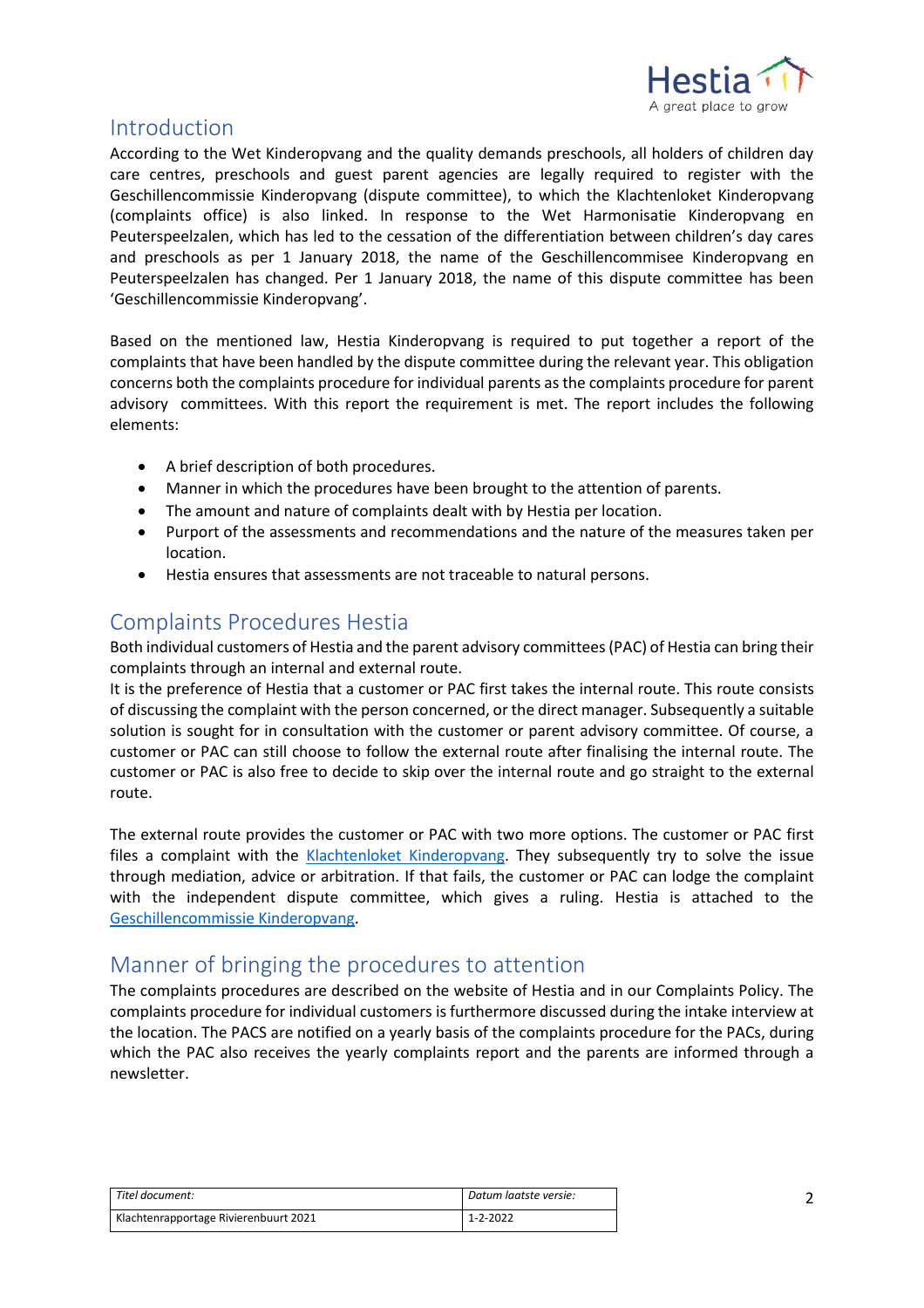

# Complaints Day Care

### Complaints from the parent advisory committee

The parent advisory committee (PAC, Dutch abbreviation OAC) from Hestia Rivierenbuurt has not filed any complaints during 2021. We appreciate the pleasant cooperation with the PAC.

#### Complaints through the internal route

Hestia aims to make complaints open for discussions for her customers in a direct and quick manner.

| <b>Number of complaints</b>                                                                                                           | $\overline{\mathbf{3}}$                                                                                                                                                                                                                                                                                                                                                                                                                                                                                                                     |                                                                                                                                |  |
|---------------------------------------------------------------------------------------------------------------------------------------|---------------------------------------------------------------------------------------------------------------------------------------------------------------------------------------------------------------------------------------------------------------------------------------------------------------------------------------------------------------------------------------------------------------------------------------------------------------------------------------------------------------------------------------------|--------------------------------------------------------------------------------------------------------------------------------|--|
|                                                                                                                                       |                                                                                                                                                                                                                                                                                                                                                                                                                                                                                                                                             |                                                                                                                                |  |
| <b>Description nature of complaint</b>                                                                                                | <b>Description of solution</b>                                                                                                                                                                                                                                                                                                                                                                                                                                                                                                              | <b>Tenor of judgement</b><br>(Justified / partly justified / not<br>justified)                                                 |  |
| Multiple PM'ers leaving in a short<br>time period                                                                                     | Explained to parents that the<br>PM'ers who left Hestia did not<br>leave out of dissatisfaction.<br>Almost all of the PM'ers (all<br>expats) have left for abroad and<br>left the childcare industry. One<br>university<br>employee<br>was<br>educated and has continued in<br>the field of her studies. One<br>employee<br>has<br>moved<br>to<br>Friesland and started working<br>closer to home. One employee<br>did not leave employment at all,<br>into<br>went<br>long-term<br>but<br>absenteeism due to issues with<br>her pregnancy. | The complaint is justified,<br>departure of many<br>the<br>employees is undesirable,<br>but not something caused<br>by Hestia. |  |
| Customer not contacted for a<br>tour in a timely manner.                                                                              | Customer was approached again<br>via telephone and email, and a<br>tour was scheduled.                                                                                                                                                                                                                                                                                                                                                                                                                                                      | Unjustified. Customer was<br>for<br>contacted<br>a<br>tour<br>multiple times, both via<br>email and phone.                     |  |
| Parents did not feel heard after<br>questions about their child's<br>sleeping habits. The question was<br>if we could wake the child. | Explained to the parents that we<br>follow the child's cues in our<br>practice and assume the child is<br>competent. Children are not<br>obligated to sleep, but sleep<br>when necessary.                                                                                                                                                                                                                                                                                                                                                   | Unjustified.                                                                                                                   |  |

## Complaints through the external route

Parent advisory committee

The PAC has not lodged any complaints with the Geschillencommissie during 2021.

#### Parents

Parents have not lodged any complaints with the Geschillencommissie during 2021.

| Titel document:                       | Datum laatste versie: |
|---------------------------------------|-----------------------|
| Klachtenrapportage Rivierenbuurt 2021 | 1-2-2022              |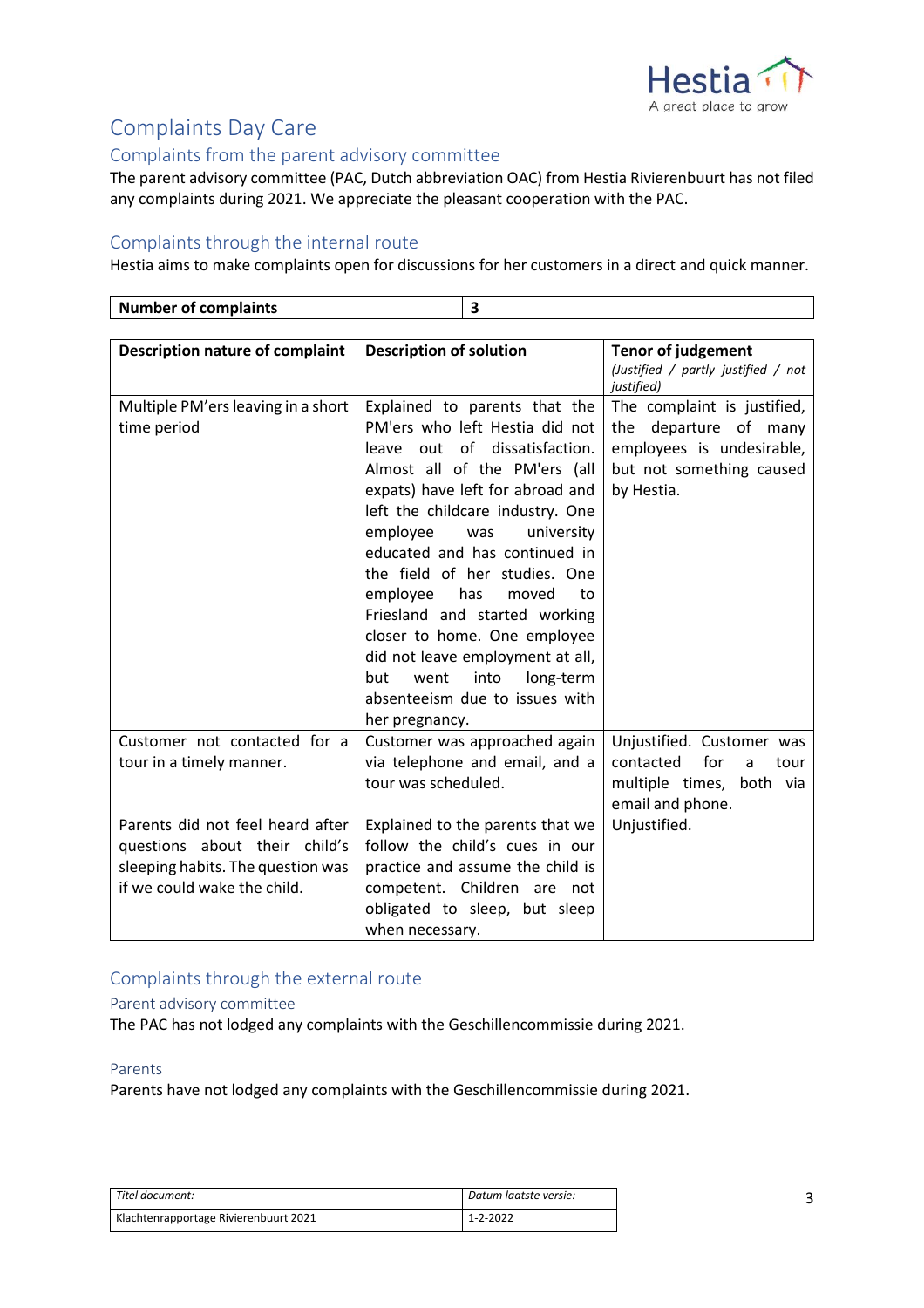

# Complaints Afterschool Care

### Complaints from the parent advisory committee

The parent advisory committee (PAC) from Hestia Rivierenbuurt has not filed any complaints during YEAR. We appreciate the pleasant cooperation with the PAC.

#### Complaints through the internal route

Hestia aims to make complaints open for discussions for her customers in a direct and quick manner.

| <b>Number of complaints</b> |  |
|-----------------------------|--|
|                             |  |

| <b>Description nature of complaint</b> | <b>Description of solution</b>                                      | <b>Tenor of judgement</b><br>(Justified / partly justified / not |
|----------------------------------------|---------------------------------------------------------------------|------------------------------------------------------------------|
|                                        |                                                                     | justified)                                                       |
| Bullying behaviour between two         | The PM'ers talked to the children                                   | Justified                                                        |
| boys                                   | involved and the rest of the                                        |                                                                  |
|                                        | bullying.<br>about<br>The<br>group                                  |                                                                  |
|                                        | children involved were observed                                     |                                                                  |
|                                        | and interventions were initiated.                                   |                                                                  |
|                                        | The bullying has stopped.                                           |                                                                  |
| Dutch<br>speakers<br>amongst<br>No.    | Explained to parent that we are                                     | Partly justified                                                 |
| permanent staff                        | having trouble finding employees<br>for the BSO. The lack of Dutch- |                                                                  |
|                                        | speaking permanent employees                                        |                                                                  |
|                                        | currently<br>managed<br>by<br>is                                    |                                                                  |
|                                        | Dutch-speaking<br>deploying                                         |                                                                  |
|                                        | substitutes.                                                        |                                                                  |
| Many changes in staff                  | Explained to parent that we are                                     | Partly justified                                                 |
|                                        | having trouble finding employees                                    |                                                                  |
|                                        | for the BSO. Simply put, there is a                                 |                                                                  |
|                                        | national shortage and if people                                     |                                                                  |
|                                        | decide to depart and/or leave                                       |                                                                  |
|                                        | childcare entirely, it is very                                      |                                                                  |
|                                        | difficult<br>replace<br>them,<br>to                                 |                                                                  |
|                                        | especially because BSO has small                                    |                                                                  |
|                                        | contract options.                                                   |                                                                  |
| No guaranteed care during study        | None. Parents are informed in                                       | Unjustified                                                      |
| days                                   | various ways about the fact that                                    |                                                                  |
|                                        | childcare can only be offered                                       |                                                                  |
|                                        | during study days if there are                                      |                                                                  |
|                                        | sufficient registrations. These                                     |                                                                  |
|                                        | days are also not included in the                                   |                                                                  |
|                                        | customer's contract hours.                                          |                                                                  |

| Titel document:                       | Datum laatste versie: |
|---------------------------------------|-----------------------|
| Klachtenrapportage Rivierenbuurt 2021 | 1-2-2022              |